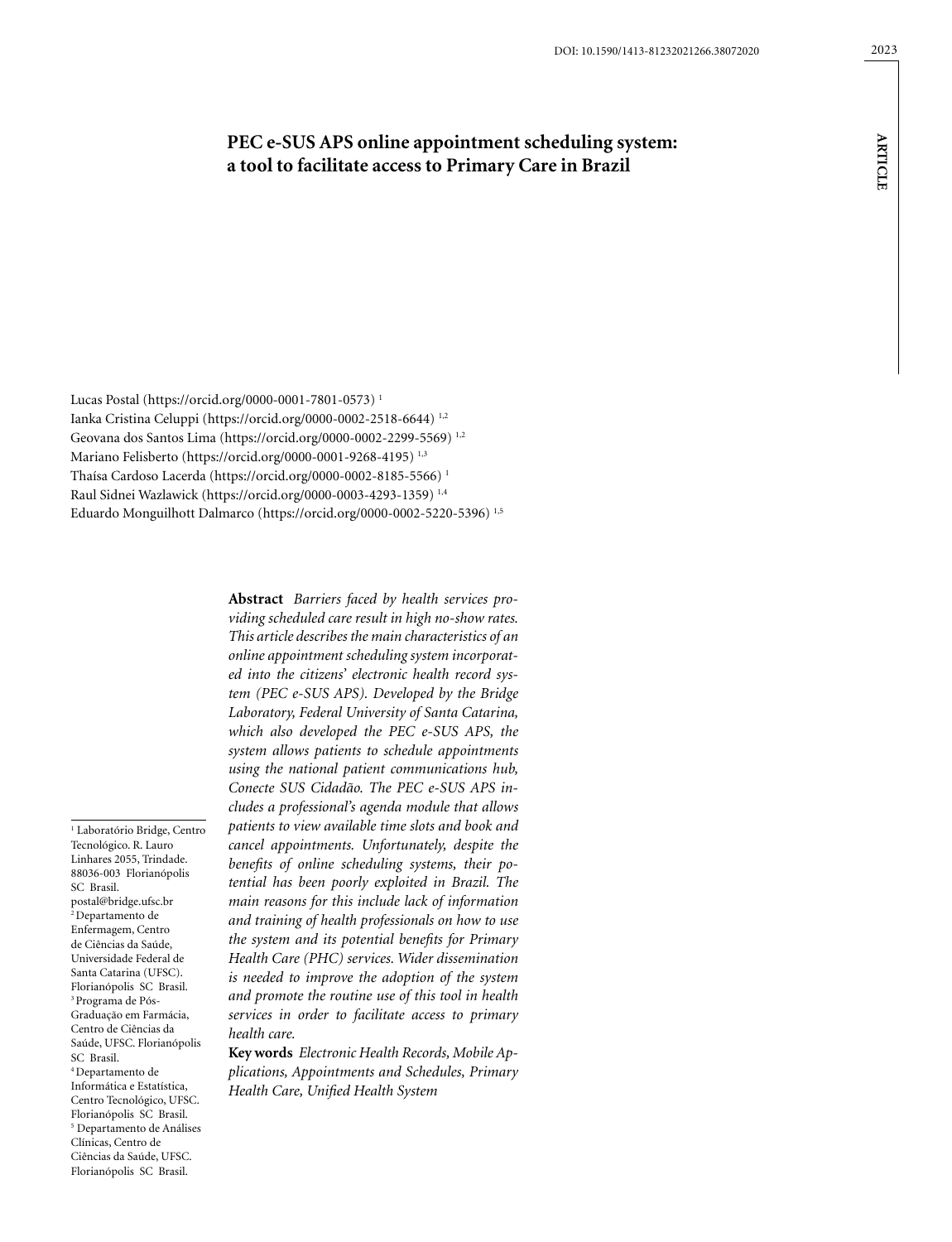Brazil's national health service, the Unified Health System (SUS, acronym in Portuguese), was created by the 1988 Federal Constitution and is underpinned by the principles of universal access to healthcare, comprehensiveness, equality, political and administrative decentralization, and the delivery of care across different integrated levels of health services<sup>1</sup>. The decentralization of health services has made municipal governments responsible both for providing services and structuring the health system in coordination with different government sectors and entities. The health care model adopted by the SUS seeks primarily to strengthen and expand the coverage of primary health care (PHC), considered the front door and cornerstone of the health system. According to Starfield<sup>2</sup>, PHC is characterized by four key attributes: first contact, longitudinality, comprehensiveness, and coordination of care.

In Brazil, PHC services are provided in primary care centers (PCCs) by multidisciplinary health teams made up of doctors, nurses, dentists, nursing assistants, community health workers and other professionals<sup>3</sup>. There are two types of patient flows: unscheduled and scheduled.

Unscheduled care is for patients with acute conditions who require same-day care, while scheduled appointments are indicated primarily for long-term clinical follow-up, including assessment of test results, prescription renewal, or other non-urgent situations<sup>4</sup>.

A*ppointment scheduling* is a common challenge in health services. In South America, the average no-show rate is 27%5 . No-shows are common in primary care settings and adversely affect both health care professionals – wasting time and resources and reducing efficiency<sup>6</sup> – and patients – causing dissatisfaction due to increased waiting times and reduced quality of care, ultimately hindering access for other patients and leading to worsening health conditions<sup>7</sup>.

In the SUS, this problem poses a daily challenge to the effective functioning of PHC services, with studies showing high no-show rates in primary care settings in Brazil. Silveira et al.<sup>8</sup> reported a no-show rate of 19.2%<sup>8</sup> in a PCC in Pelotas, while Ferreira and Espírito Santo<sup>9</sup> found a rate of 48% in a neighborhood in Rio de Janeiro9 . This situation is common across Brazil, hampering the organization of health professionals' schedules and ultimately impacting the quality of care<sup>10,11</sup>.

Studies show that the main reasons for missed appointments include forgetfulness, inconvenient appointment times, miscommunication, appointments booked weeks or months in advance, and difficulties getting to the care facility5,9,12-17.

PHC services in Brazil are characterized by the formation of long early-morning queues to get a ticket from the queuing system, hindering patient access to care<sup>18</sup>. Patients who have trouble scheduling an appointment due to difficulties getting to the facility or working times that conflict with opening times often end up forgoing care. As a result, their condition can often worsen and they fail to create an affiliation with the health team. Online appointment scheduling may therefore be a way of facilitating access to health services9,18.

Service user satisfaction with PHC services is related to their ability to book an appointment at the right time<sup>19</sup>. Studies show that appointment scheduling tailored to service users' needs tends to improve access to health services and quality of care, optimize follow-up, humanize care and reduce health care costs<sup>20,21</sup>. A study undertaken in 2007 identified the need for a scheduling system that facilitates the equitable distribution of unscheduled care slots as an interesting way of resolving, or at least significantly mitigating, scheduling problems<sup>22</sup>.

The literature describes various appointment scheduling apps<sup>23-26</sup>. A study of young adults showed that cell phone reminders was the most preferred messaging platform in 64% of respondents<sup>27</sup>. The appointment systems found in the literature are used at different levels of care in both public and private systems and some are used by the SUS<sup>28</sup>. However, few initiatives are used by the SUS to provide a digital communication channel between service users and PHC services.

It is therefore necessary to rethink the organization of work in the SUS to facilitate user access, through efficient scheduling systems, after-hours care arrangements, home visits and other mechanisms29. Based on the above, it might be asked what strategies can facilitate user access to PHC services in Brazil? This article therefore describes an online scheduling system recently implemented through the citizens' electronic health record system (*Prontuário Eletrônico do Cidadão da Atenção Primária à Saúde* - PEC e-SUS APS) as a strategy to reduce no-show rates and improve access to PHC.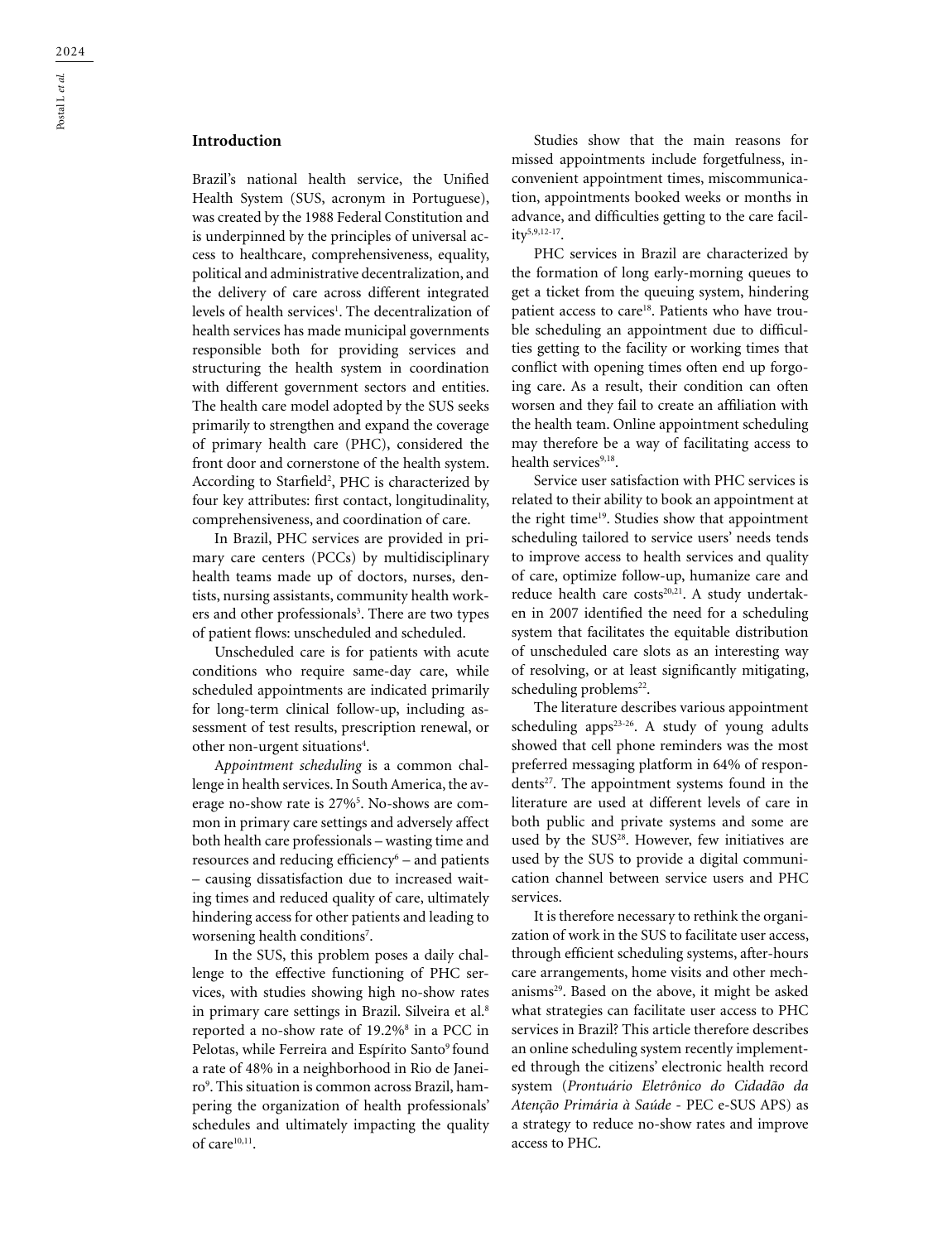#### **Primary Care online scheduling system**

The Primary Care online scheduling system is part of the PEC e-SUS APS. It is integrated into the SUS patient communication hub through the *Conecte SUS Cidadão* app, establishing an automated communication channel between patients and health facilities and offering a tool to PCCs to tackle the challenges mentioned.

### **PEC e-SUS APS**

The PEC e-SUS APS contains a medical record function structured in accordance with the problem-oriented medical record (POMR) approach<sup>30</sup>, which includes the Subjective, Objective, Assessment and Plan, or SOAP note, as shown in Figure 1. The data shown are fictitious and were generated using version 4.0.9 of the training installation available on the Ministry of Health's official website<sup>31</sup>.

The PEC e-SUS APS has other tools besides the functionality of the electronic health record to help manage and organize the activities developed in PHC services, such as generating reports, registering staff, sending and receiving clinical data, listing appointments, and organizing health professionals' schedules. The health professional schedule module allows professionals to record booked and cancelled appointments and other commitments in the system, allowing service users to view available time slots. The module is integrated into the *Conecte SUS Cidadão* app through the online scheduling system.

*Online Scheduling* is enabled using a function in the *PEC e-SUS APS*, as shown in Figures 2 and 3. When the system is enabled in the *PEC e-SUS APS*, information on booked and/or cancelled appointments is automatically sent to *Online Scheduling*. The scheduling system then notifies the user via the *Conecte SUS Cidadão* app, permitting communication between patients and health care professionals.

#### **Conecte SUS Cidadão App**

The *Conecte SUS Cidadão* app was also developed by the Ministry of Health and works on both iOS and Android devices<sup>32</sup>. The aim of the application is to allow patients to access personal and clinical information contained in various systems, including the National Health Data Network (RNDS), SUS User Registration System (CADSUS), National Registry of Health Facilities (CNES), National Immunization Program Information System (SIPNI) and PEC e-SUS APS (all acronyms in Portuguese). The integration of the patient communications hub into these systems allows patients to access their personal vaccination data, COVID-19 test results, prescription history and *dispensed medications*, appointment history, blood donation history, and current status on the national organ donation system, as shown in Figure 4.

To book an appointment online, the user checks the available time slots in the health professional's schedule, chooses a day and time and finalizes the appointment scheduling request. An appointment confirmation notification is then sent via the app. The user also receives notifications when the appointment is registered and/or cancelled in the health facility<sup>32</sup>.

#### **Online scheduling architecture**

The PEC e-SUS APS online scheduling service permits automated communication between PHC professionals and patients via the *Conecte SUS Cidadão* app. The aim of the system is to facilitate appointment scheduling without the patient needing to go to the health facility to check appointment bookings and cancelations.

Figure 5 shows the architecture of the online scheduling system, which comprises four platforms: *Conecte SUS Cidadão* app, the online scheduling server, *Portal e-Gestor* and *PEC e-SUS APS*.

The server is the central component of the system. Its main function is to mediate communication between the *Conecte SUS Cidadão* app and PEC e-SUS APS. The server is also responsible for storing appointment scheduling data and service configurations, ensuring that messages are only exchanged between the *Conecte SUS Cidadão* app and enabled PEC e-SUS APS installs, thus guaranteeing secure data transmission and storage.

The *Portal e-Gestor*, a platform that provides access to various PHC information systems, is responsible for enabling/disabling the functionality of the online scheduling system and informing the server which PEC e-SUS APS installs are authenticated and authorized to use the service<sup>33</sup>. The *Conecte SUS Cidadão* app provides *check appointments*, *check available times*, and *register and update appointments* services and receives notifications about the registration of and changes in scheduled appointments. Booked appointments are only confirmed when the request is received by the PEC e-SUS APS and the server is informed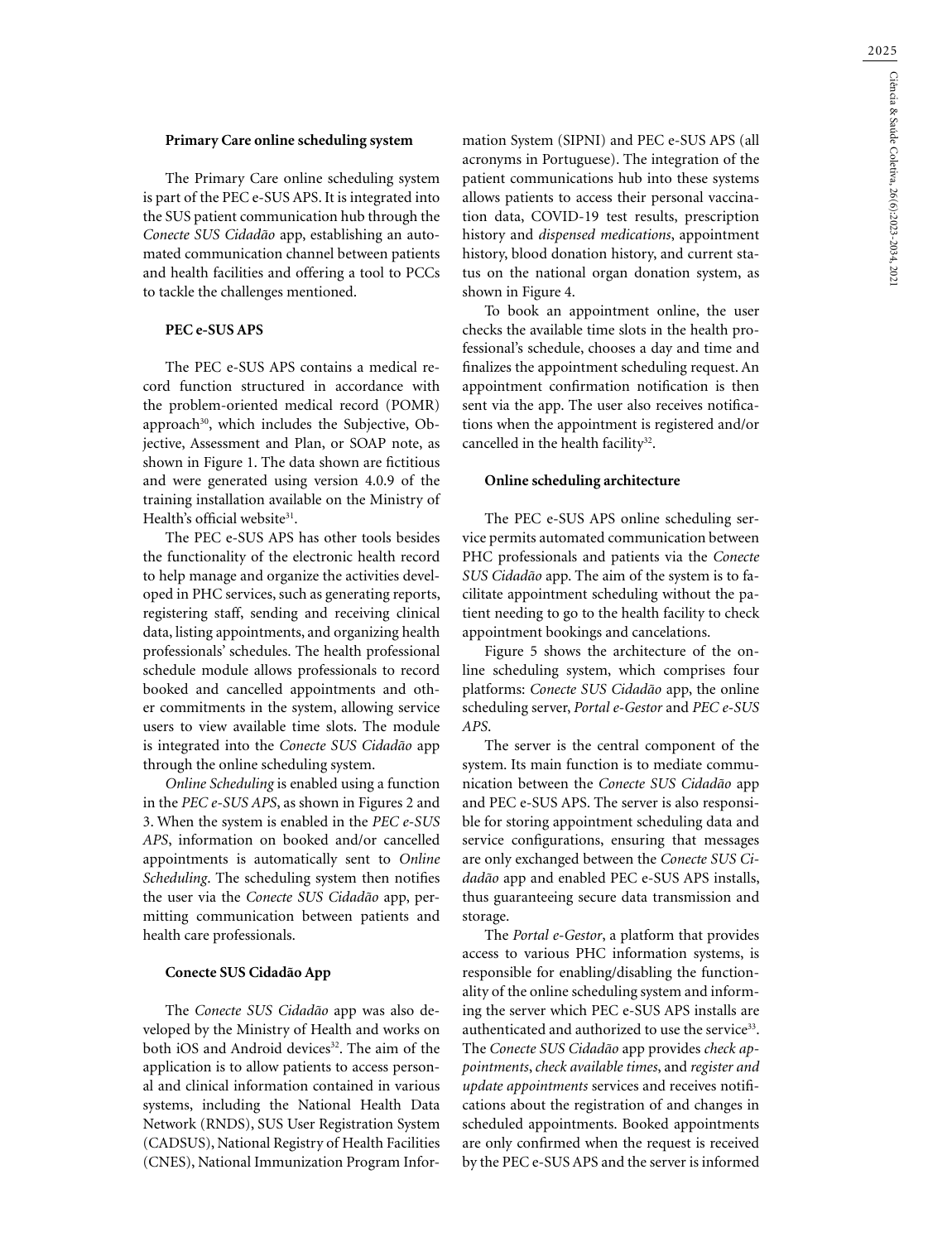| <b>SAUDE @</b>                                                                                 | <b>Lucas Postal</b><br>$\checkmark$<br>A Esta é uma Instalação de treinamento<br><b>UNIDADE BASICA DE SAUDE AGR</b> |
|------------------------------------------------------------------------------------------------|---------------------------------------------------------------------------------------------------------------------|
| Ħ.<br>> Atendimentos > Prontuário                                                              |                                                                                                                     |
| Prontuário<br>$\alpha$                                                                         |                                                                                                                     |
| $\frac{3m}{1+1}$<br><b>VIRIDIANA LOPES</b><br>33 anos e 1ó dias, feminino<br>$\left( -\right)$ |                                                                                                                     |
| Ey<br>È<br>FOLHA DE<br>ROSTO                                                                   | SUBJETIVO                                                                                                           |
| <b>I</b> lies<br>${}_{\mathbb{A}\mathbb{P}}^{\mathbf{SO}}$ soap                                | $[\mathbf{B}][I][\mathbf{I}][\mathbf{E}][\mathbf{E}][\mathbf{E}][\mathbf{E}][\mathbf{I}]$                           |
| $\circ$<br>PROBLEMAS /<br>CONDIÇÕES<br>E ALERGIAS<br>$\rightarrow$                             |                                                                                                                     |
| $-$<br>۰<br>ACOMPANHA-<br>ò.<br>MENTO                                                          | Caracteres restantes: 4000                                                                                          |
| ANTECEDENTES<br>∢⊙                                                                             | Motivo da consulta                                                                                                  |
| ٠ŕ۴<br>HISTÓRICO<br>$\mathbf{H}$                                                               | CIAP2<br>$\times$ $\check{\,}$<br>Notas                                                                             |
| $-$<br>DADOS<br>CADASTRAIS<br>$\mathbf{A}$                                                     | Confirmar                                                                                                           |
| FINALIZAÇÃO DO<br>ATENDIMENTO                                                                  | CIAP2<br>Descrição<br>Notas                                                                                         |
|                                                                                                | Nenhum item encontrado.                                                                                             |
|                                                                                                |                                                                                                                     |
|                                                                                                |                                                                                                                     |
|                                                                                                | <b>OBJETIVO</b>                                                                                                     |

**Figure 1.** Screen for registering an individual appointment via the PEC e-SUS APS.

Source: PEC e-SUS APS version 4.0.9<sup>31</sup>.

| govbr                                                          |                                                                                                                                  | ACESSO À INFORMAÇÃO<br><b>PARTICIPE</b> | <b>LEGISLACÃO</b><br>ÓRGÃOS DO GOVERNO Y                         |
|----------------------------------------------------------------|----------------------------------------------------------------------------------------------------------------------------------|-----------------------------------------|------------------------------------------------------------------|
| <b>SAUDE @</b>                                                 |                                                                                                                                  | A Esta é uma Instalação de treinamento  | JOÃO ADMIN DA SILVA<br>$\ddot{\phantom{0}}$<br><b>Instalador</b> |
| Configurações da instalação<br>A<br>$\rightarrow$              |                                                                                                                                  |                                         |                                                                  |
| Configurações da instalação                                    |                                                                                                                                  |                                         |                                                                  |
|                                                                |                                                                                                                                  |                                         |                                                                  |
| Conexão<br>Segurança                                           | Municípios e responsáveis<br>Servidores                                                                                          | Configurações avançadas                 |                                                                  |
| Internet                                                       |                                                                                                                                  |                                         | Habilitado<br>n                                                  |
|                                                                | Ao desabilitar a conexão com a Internet, o Envio Online e a conexão com CADSUS, Hórus, Agenda Online e RNDS serão desabilitados. |                                         |                                                                  |
|                                                                |                                                                                                                                  |                                         |                                                                  |
| Testar conexão com a internet                                  |                                                                                                                                  |                                         |                                                                  |
| CADSUS                                                         | <b>O</b> Habilitado                                                                                                              | Hórus                                   | Desabilitado                                                     |
| Desabilitar durante                                            |                                                                                                                                  |                                         | Desabilitado por tempo indeterminado.                            |
| 1 hora (padrão)                                                | <b>Desabilitar</b><br>$\check{~}$                                                                                                | Habilitar                               |                                                                  |
|                                                                |                                                                                                                                  |                                         | <b>O</b> Desabilitada                                            |
| Agenda online <sup>O</sup>                                     |                                                                                                                                  |                                         |                                                                  |
| Gerar chave                                                    |                                                                                                                                  |                                         |                                                                  |
| <b>O</b> Para gerar a contra-chave, acesse o Portal do Gestor, |                                                                                                                                  |                                         |                                                                  |
| Chave                                                          | Contra-chave                                                                                                                     |                                         |                                                                  |
| 1144-8632-8235-9514                                            |                                                                                                                                  |                                         | <b>Habilitar</b>                                                 |

**Figure 2.** Screen for enabling Online Scheduling.

Source: PEC e-SUS APS version 4.0.9<sup>31</sup>.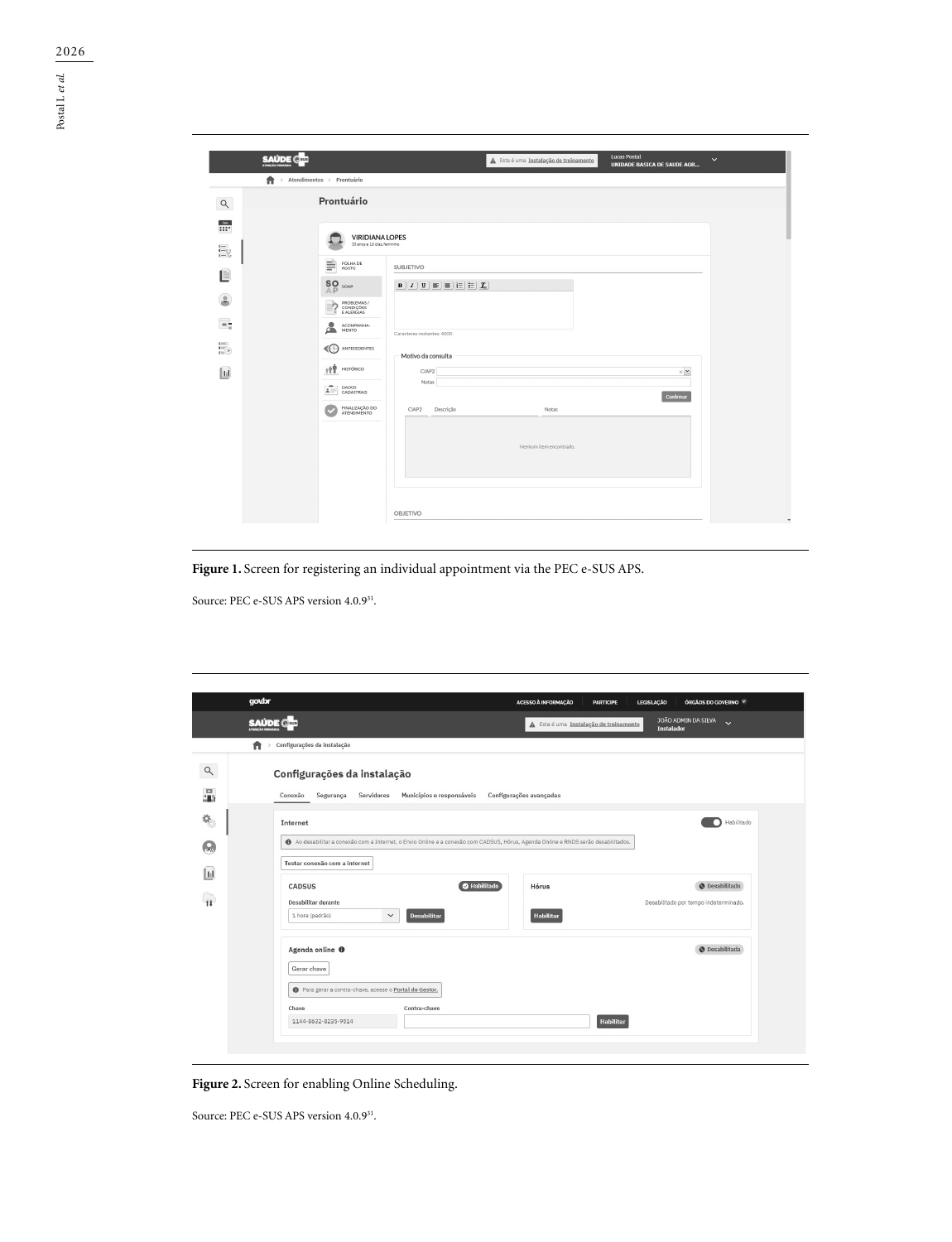| qovdor           |                                                                                                            |              |              |              | ACESSO À INFORMAÇÃO                    | <b>LEGISLACÃO</b><br><b>PARTICIPE</b>                                                                                            | ÓRGÃOS DO GOVERNO V |
|------------------|------------------------------------------------------------------------------------------------------------|--------------|--------------|--------------|----------------------------------------|----------------------------------------------------------------------------------------------------------------------------------|---------------------|
| <b>SAUDE @MI</b> |                                                                                                            |              |              |              | A Esta é uma Instalação de treinamento | Lucas Postal<br>UNIDADE BASICA DE SAUDE AGR                                                                                      | $\checkmark$        |
| 合                | Profissionais > Configuração de agenda online                                                              |              |              |              |                                        |                                                                                                                                  |                     |
|                  |                                                                                                            |              |              |              |                                        |                                                                                                                                  |                     |
|                  | Criar configuração de agenda online                                                                        |              |              |              |                                        | $\times$                                                                                                                         |                     |
|                  |                                                                                                            |              |              |              |                                        |                                                                                                                                  |                     |
|                  | <b>Lucas Postal</b><br>Unidade de saúde UNIDADE BASICA DE SAUDE AGRONOMICA                                 |              |              |              |                                        |                                                                                                                                  |                     |
|                  | CBO ENFERMEIRO - 223505<br>Equipe EAB2 - 5511178657                                                        |              |              |              |                                        |                                                                                                                                  |                     |
|                  | $\bullet$<br>e que possuem cadastro individual na equipe do profissional possam agendar consultas.         |              |              |              |                                        | Os horários reservados para agendamento online serão disponibilizados no aplicativo Meu digiSUS para que cidadãos com CNS válido |                     |
|                  |                                                                                                            |              |              |              |                                        |                                                                                                                                  |                     |
|                  | Selecione os horários que serão disponibilizados para agendamento via aplicativo Meu digiSUS $\bm{\Theta}$ |              |              |              |                                        |                                                                                                                                  |                     |
|                  |                                                                                                            | SEG          | TER          | QUA          | QUI                                    | <b>SEX</b>                                                                                                                       |                     |
|                  | 08:00                                                                                                      | $\checkmark$ | $\checkmark$ | $\checkmark$ | $\checkmark$                           | $\checkmark$                                                                                                                     |                     |
|                  | 08:20                                                                                                      | $\checkmark$ | $\checkmark$ |              | $\checkmark$                           |                                                                                                                                  |                     |
|                  | 08:40                                                                                                      |              |              |              |                                        |                                                                                                                                  |                     |
|                  |                                                                                                            |              |              |              |                                        |                                                                                                                                  |                     |
|                  |                                                                                                            |              |              |              |                                        |                                                                                                                                  |                     |
|                  |                                                                                                            |              |              |              |                                        | Salvar<br>Cancelar                                                                                                               |                     |
|                  |                                                                                                            |              |              |              |                                        |                                                                                                                                  |                     |

**Figure 3.** Screen for setting up the professional's schedule.

Source: PEC e-SUS APS version 4.0.9<sup>31</sup>.

| Olá, Lucas Postal                         |                                         |              |                         |                                                            |
|-------------------------------------------|-----------------------------------------|--------------|-------------------------|------------------------------------------------------------|
| $CPF -$                                   |                                         |              |                         | <b>Agendados</b><br>Fila de espera                         |
| $CNS -$                                   |                                         |              |                         | Consulta atenção básica                                    |
|                                           |                                         |              |                         | Atenção básica > e-SUS AB                                  |
|                                           | Tire suas dúvidas<br>sobre o aplicativo |              |                         | Agendado para 14/11/2019 às 08:00                          |
|                                           |                                         |              |                         | Unidade executante                                         |
| SAIBA MAIS $\rightarrow$                  |                                         |              |                         | Cs Monte Cristo                                            |
|                                           |                                         |              |                         | Profissional executante<br>Adailton Orelo                  |
| Ações rápidas                             |                                         |              | <b>VER TODOS</b>        | Descrição                                                  |
|                                           |                                         |              |                         | Tecnico De Enfermagem Da Estrategia De Saude Da<br>Familia |
| E                                         | 带                                       | €            | 繭                       |                                                            |
|                                           |                                         |              |                         | <b>Q</b> Unidade executante                                |
| Calendário                                | Agendar                                 | Medicamentos | Serviços                | <b>Cancelar consulta</b>                                   |
|                                           |                                         |              |                         |                                                            |
| Mural de atividades                       |                                         |              |                         |                                                            |
|                                           |                                         |              |                         | Consulta atenção básica                                    |
| <b>ÍNDICE DE</b><br><b>MASSA CORPÓREA</b> | ×                                       |              | $\overline{\mathbb{C}}$ | Atenção básica > e-SUS AB                                  |
|                                           |                                         |              |                         | Aguardando confirmação                                     |
|                                           |                                         |              |                         |                                                            |
|                                           | Historico                               | Notificações | ≡<br><b>MAIS</b>        | Unidade executante                                         |

**Figure 4.** Conecte SUS Cidadão's home and appointment screens.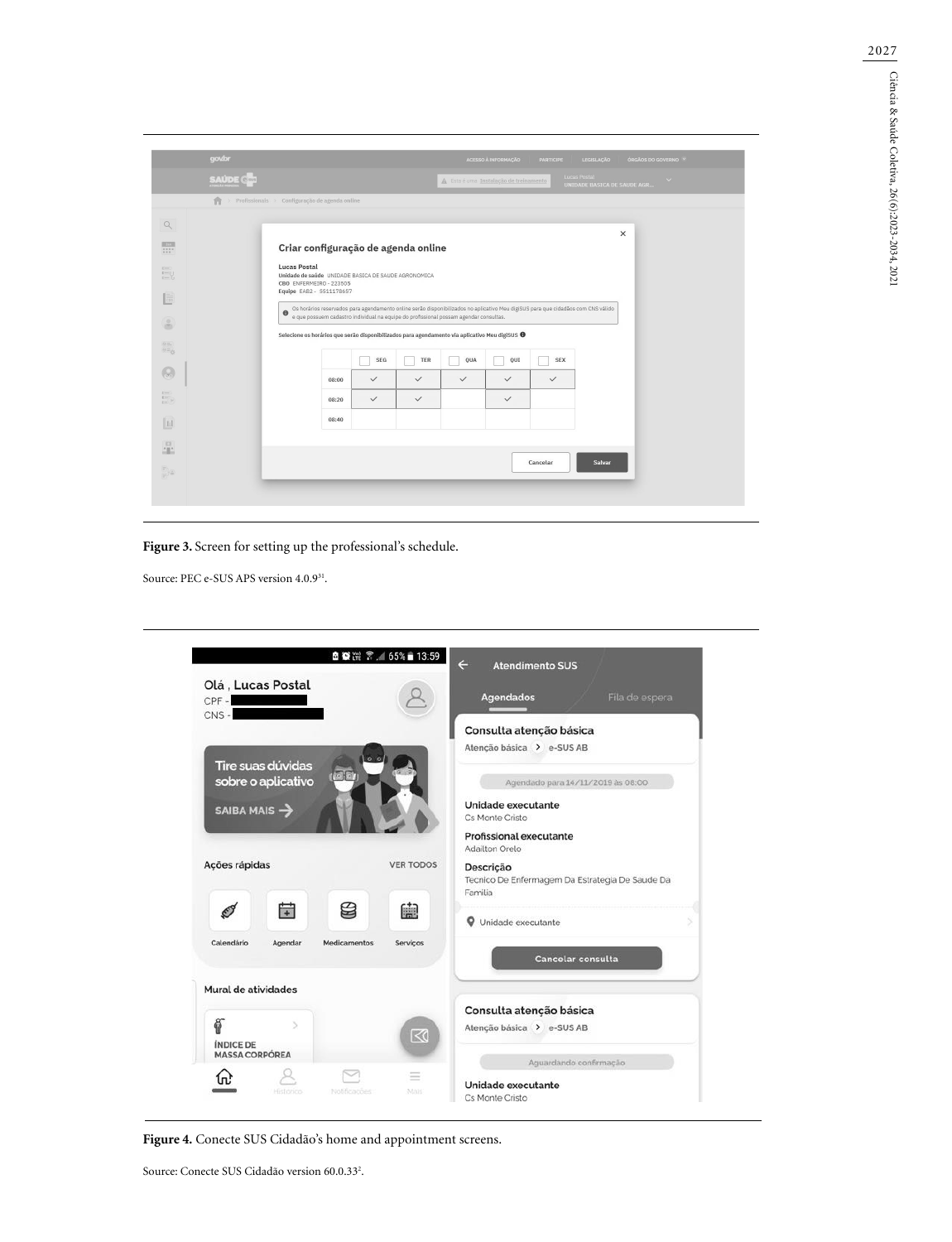

**Figure 5.** Architecture of the online scheduling system.

Source: Authors' elaboration (2020).

that there are no inconsistencies in the request. After the booking is confirmed, the server sends a booking confirmation notification via the *Conecte SUS Cidadão* app.

The PEC e-SUS APS possesses a set of features that are essential to the functioning of the online scheduling system, including a functionality for generating passwords to enable the system, set the health professional's schedule and book appointments.

The functionalities of the online scheduling system (such as how to notify appointments scheduled in person at the PCC and checking future patient appointments using the *Conecte SUS Cidadão* app) can only be used if the online scheduling server connection is enabled by the installer of the PEC e-SUS APS. In addition, for a patient to register an appointment using the *Conecte SUS Cidadão* app, the following conditions must be met:

The patient needs to be registered in a health facility and affiliated with a health team.

The health team needs to have enabled the available time slots for the patient to be able to book an appointment online.

Appointments cannot be booked for the next two days or more than 30 days in advance after these days.

#### **Online scheduling utilization statistics**

Two studies were undertaken to assess the utilization of the PEC e-SUS APS online scheduling system. The first used data from the database of the online scheduling server obtained via the electronic citizen information system (e-SIC, acronym in Portuguese) $34$ . The second was a survey of health professionals' perceptions of the *PEC e-SUS APS* online scheduling system.

The first study used data from 2018 to June 2020. Eleven separate items of information were requested from the e-SIC, as shown in Chart 1. The items are organized into three categories: 1) appointment scheduling; 2) installs that enabled the service; and 3) professionals with registered online schedules.

The findings show that a very small number of patients used the online scheduling system. Only 789 appointments were registered using the app, 250 of which were cancelled. These appointments were booked in 42 PEC e-SUS APS system installs. The majority of appointments (3,294,471) were booked in person at a PCC.

A total of 4,038 passwords were identified (3,243 disabled and 795 enabled). Of the 795 enabled passwords, 39% were linked to a PEC e-SUS APS system install and 61% were not linked to an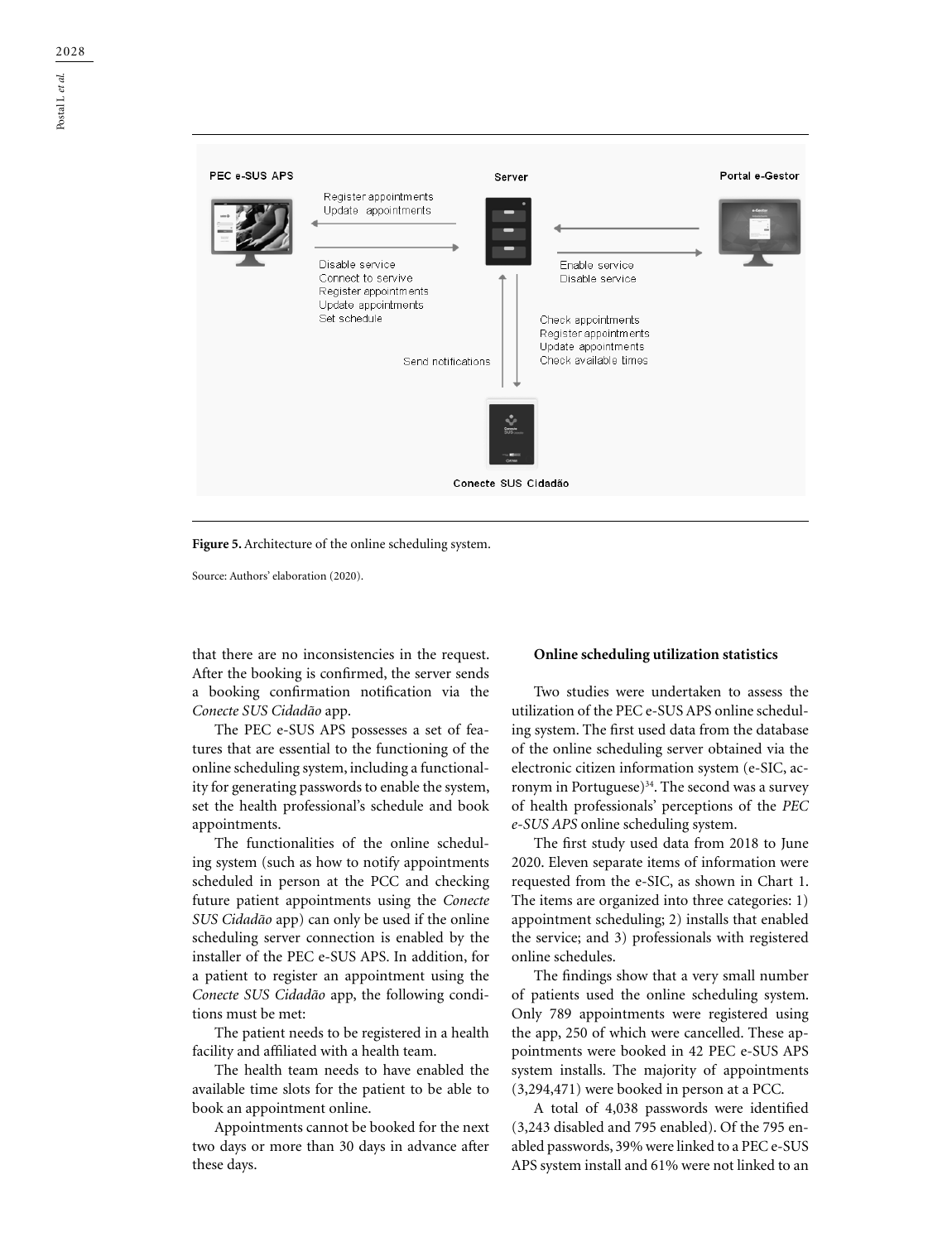install, meaning that the online scheduling system enabling process had not been finalized for these passwords.

A total of 430 professionals were registered in the online scheduling system; however, only 209 had enabled their schedules and only 205 had set up their schedules to receive appointment bookings via the *Conecte SUS Cidadão* app. A total of 7,648 weekly time slots were available for online appointment scheduling.

The survey was conducted using an online questionnaire sent to 36 health professionals in management positions in different municipalities that use the PEC e-SUS APS. Twelve professionals completed the questionnaire. Half of the respondents said that they were unaware of the online scheduling system. Of those who were aware of the system, only two had enabled their schedules for online scheduling. None of the municipalities had set up the professionals' online agenda to allow patients to book appointments using the *Conecte SUS Cidadão* app.

With regard to the questionnaire item asking whether the online scheduling system could help reduce the number of no-shows, only 16.67% of the professionals said that they believed it could help reduce non-attendance, 33.33% said it did not help and 50% did not answer the question.

### **Discussion**

Long queues for medical appointments are unfortunately rule of thumb in Brazil`s PHC services. This situation is aggravated by the difficulties faced by some patients in getting to the health facility and shortage of available appointment time slots. The availability of scheduled appointments is also adversely affected by high no-show rates, which average 27% in South America<sup>5</sup>. The consequences of this problem include wasted staff time, repeated appointment scheduling and longer queues for unscheduled care. This situation is not exclusive to Brazil.

Researchers have presented proposals to improve patient access to health services, most of which involving initiatives to reduce scheduled appointment no-show rates<sup>5</sup>. The most common initiatives are open access scheduling and the use of reminders.

Open access scheduling consists of leaving most of health professionals' daily schedules open to permit same-day appointments. Various studies have shown that this approach, also known as advanced access, results in a significant reduction in no-show rates<sup>10,11,35,36</sup>.

The use of reminders is widely discussed in the literature as a way of reducing no-shows due to forgetfulness, which is one of the most common reasons for missing an appointment<sup>13</sup>. Reminders are notifications sent in advance to re-

**Chart 1.** Information on the utilization of the online scheduling tool.

| Category | Information                                                                                                                             | Number    |
|----------|-----------------------------------------------------------------------------------------------------------------------------------------|-----------|
|          | Number of appointments booked using the Conecte SUS Cidadão app                                                                         | 539       |
|          | Number of appointments cancelled using the Conecte SUS Cidadão app                                                                      | 250       |
|          | Number of appointments booked using the PEC e-SUS APS system                                                                            | 3,294,471 |
|          | Number of PEC e-SUS APS system installs that received appointments scheduled<br>using the Conecte SUS Cidadão app                       | 42        |
| 2        | Number of passwords enabled in the online scheduling server                                                                             | 795       |
|          | Number of passwords disabled in the online scheduling server                                                                            | 3,243     |
|          | Number of passwords enabled and linked to a PEC e-SUS APS system install                                                                | 310       |
| 3        | Number of health professionals with enabled online schedules                                                                            | 209       |
| 3        | Number of health professionals with disabled online schedules                                                                           | 221       |
| 3        | Number of health professionals with enabled online schedules set up to receive<br>appointment bookings from the Conecte SUS Cidadão app | 205       |
| 3        | Number of weekly appointment time slots available via the Conecte SUS Cidadão<br>app                                                    | 7,648     |

Source: Authors' elaboration (2020).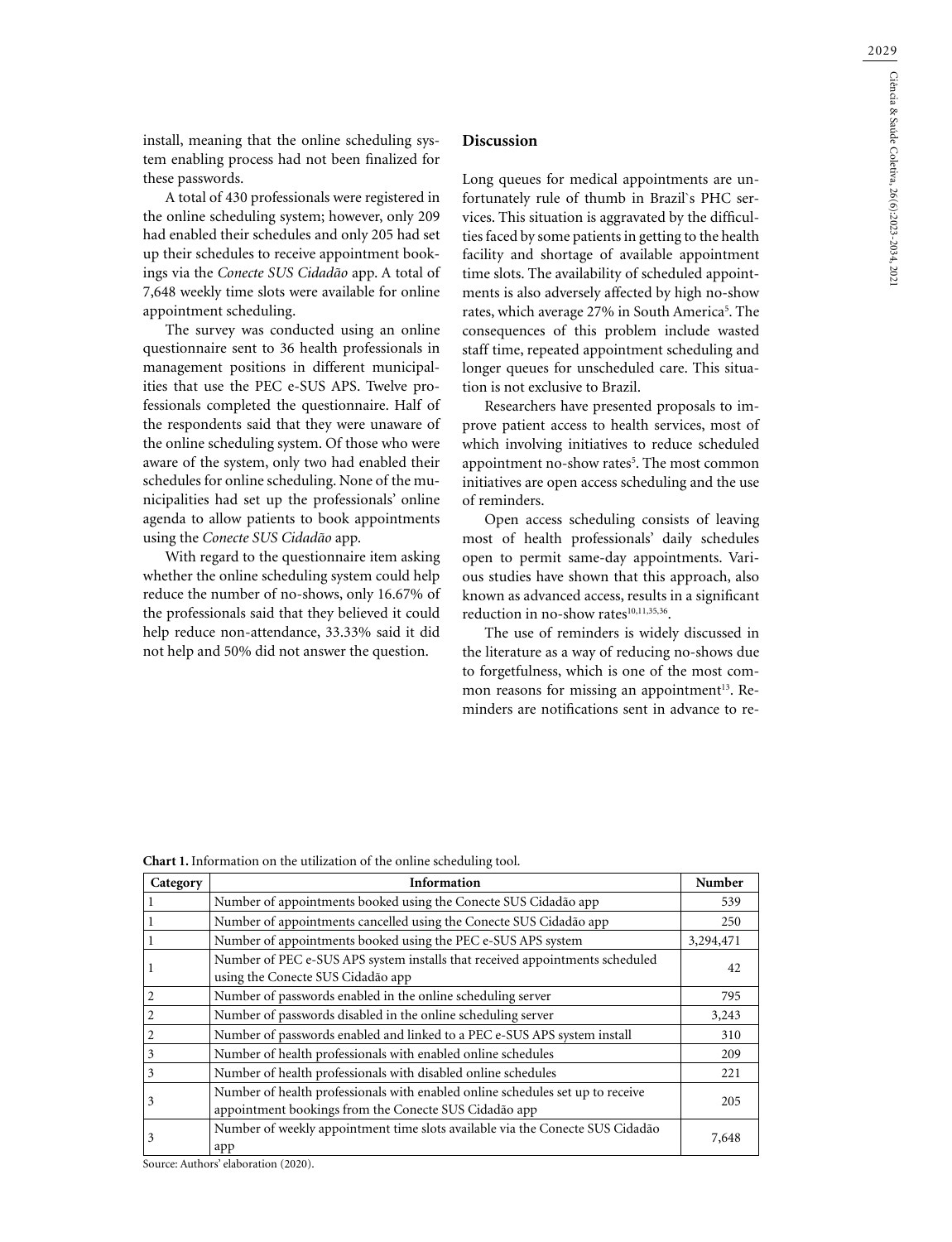mind patients about the appointment date and time. They can be delivered using various types of media, including telephones, SMS text messaging and mobile apps.

Studies show that that the use of reminders can help reduce no-show rates<sup>37-40</sup>. Comparisons of SMS text messaging and phone reminders have shown that the latter have a greater impact $41,42$ . However, other studies show that text messaging has a better cost-benefit ratio<sup>38,43,44</sup>. In addition, the use of reminders also leads to an increase in appointment cancelling and rescheduling rates<sup>37</sup>.

The PEC e-SUS APS online scheduling system integrated into the *Conecte SUS Cidadão* app can provide important benefits. Zhao et al.19 report that reductions in no-shows may be associated with improved access to scheduling, which allows patients to book, check and cancel appointments without having to go to the care facility, and the fact that patients feel more responsible for their appointments when they make them themselves<sup>19</sup>.

Despite the benefits described in the literature, a very small number of health professionals use the PEC e-SUS APS online scheduling system. Out of a total of 48,000 health workers providing individual appointments via the PEC e-SUS APS system, only 205 (a mere 0.42%) have time slots available for online scheduling. Moreover, at least 33.87% of the 310 PEC e-SUS APS installs that had enabled on line scheduling had not set up time slots.

The main reason for this low level of adherence is difficulty changing pre-established health facility work protocols<sup>19</sup>. In additions, screening difficulties with online scheduling can lead to the provision of inappropriate services, with patients who need urgent care scheduling primary care appointments for example. Another factor is that health managers fear losing control of the schedule system because of misguided use and patient abuse of the system.

These factors were also mentioned by the PHC professionals who participated in the abovementioned survey, with respondents mentioning the need to update work protocols. Other obstacles to adherence mentioned by the respondents included the risk of reducing access to vulnerable service users, lack of knowledge about the system and lack of guidance on how to use the system and the risks involved. Some professionals also highlighted the need to update patient registries and improve care center facilities.

The reduction of no-show rates leads to an increase in appointment availability, thus reducing waiting times and improving service quality, ultimately increasing the level of user satisfaction<sup>5,7,14,15</sup>.

Although numerous authors have highlighted the advantages of online scheduling, including the reduction of scheduled appointment no-shows, 33.33% of the respondents said that online scheduling systems do not lead to a reduction in non-attendance. The reasons given include lack of patient commitment, long waiting times and uncertainty regarding appointment confirmation. This illustrates that the system has been poorly disseminated and a lack of knowledge on the part of the health professionals, given that the system provides a notification service precisely so that patients can be certain that the time slot is confirmed and do not forget the appointment.

To address some of these factors and ensure the proper use of the scheduling system, a number of rules have been established to prevent *inappropriate appointment booking*. For example, only patients registered with a PCC and affiliated to a health team are able to book appointments using the *Conecte SUS Cidadão* app.

In 2020, the Ministry of Health redesigned the PHC funding policy, making patient affiliation to a health team mandatory, thus expanding the number of people able to use the online scheduling system. To prevent patients from overloading health professional work schedules with multiple appointments, the system prevents patients from booking appointments more than 30 days in advance. In addition, patients can only book appointments with professionals from the team they are affiliated to. Finally, to ensure that health professionals are able to maintain control over their schedules, the *Conecte SUS Cidadão* app only shows time slots made available by the care provider.

However, a number of actions are needed to promote the adoption and effective use of the online scheduling system, including wider dissemination to raise awareness about the tool among local health managers, health professionals and service users. In addition, appropriate guidance should be provided to these groups on how to use the functionalities and how they can be adapted to the local context.

### **Final considerations**

This article describes the open source online scheduling system developed by the Ministry of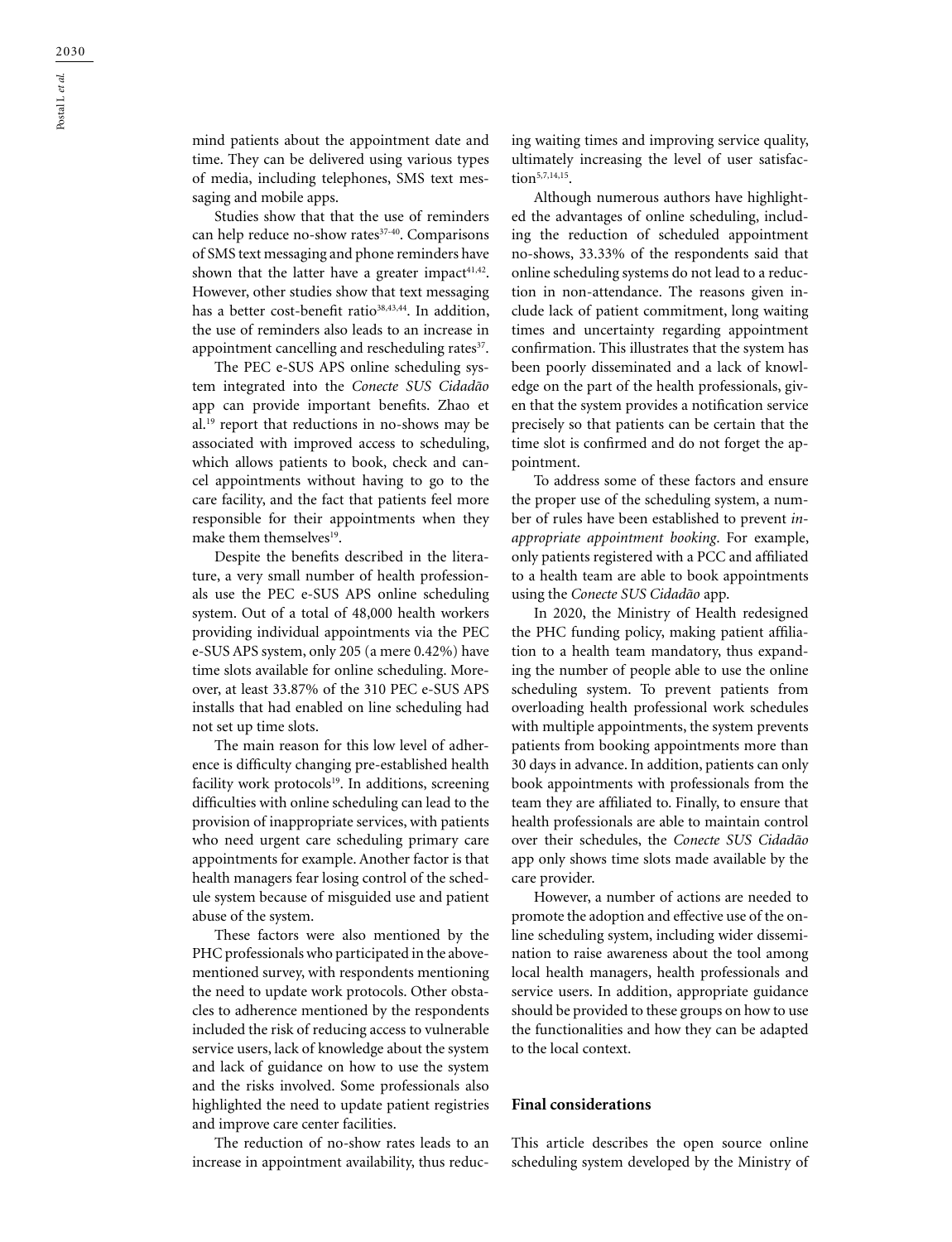Health and integrated into the PEC e-SUS APS and *Conecte SUS Cidadão* systems. Despite the benefits of online scheduling systems both for patients and health professionals, their potential has been poorly exploited in Brazil. The main reasons for this include lack of information and training of health professionals on how to use the system and its potential benefits for PHC services.

The literature on online scheduling systems shows that the use of the system presented in this study could facilitate access to PHC services in Brazil. To this end, wider dissemination is needed to raise awareness about the system and appropriate guidance should be provided to health professionals and service users for its proper use.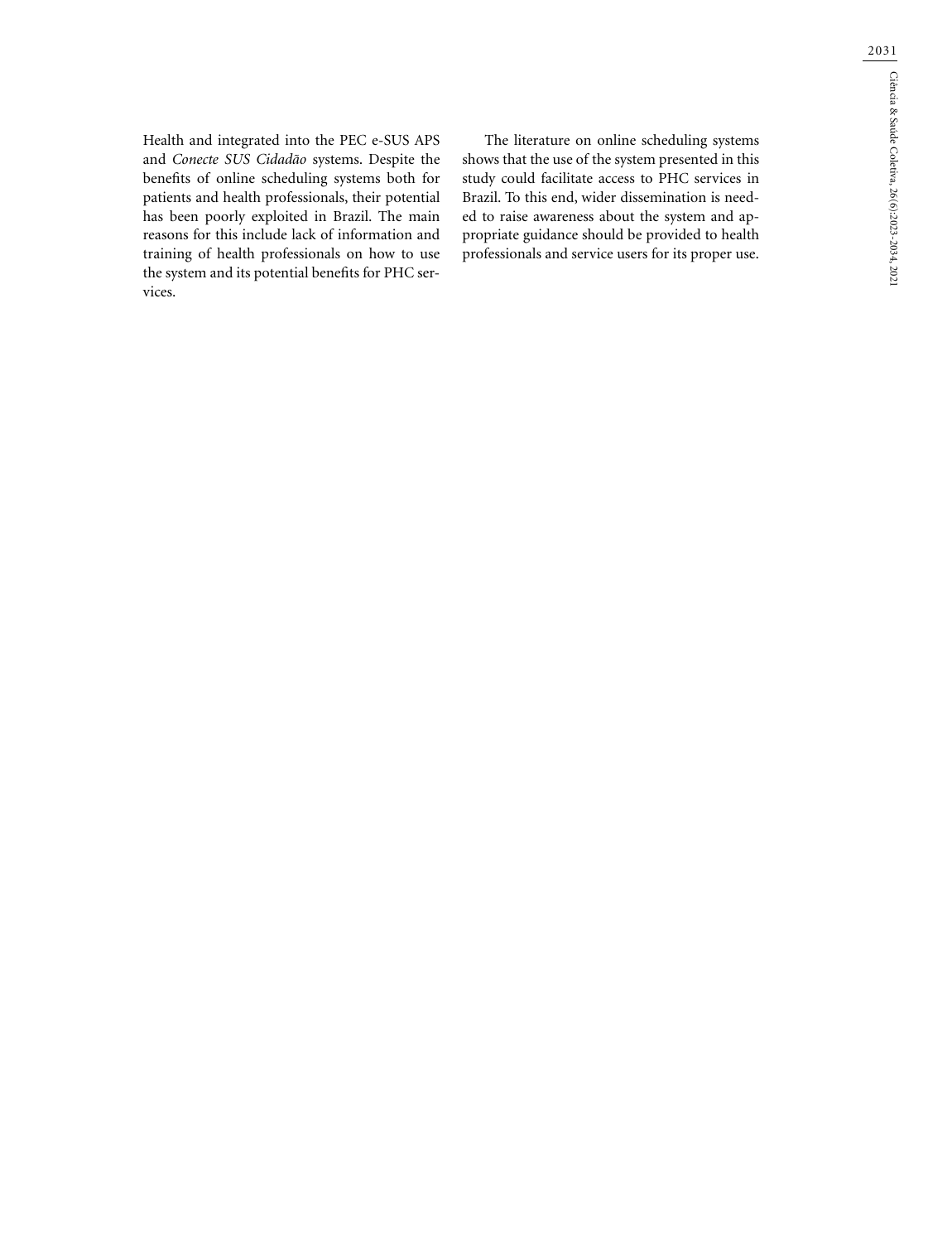## **Collaborations**

L Postal contributed to study conception and design, data analysis and interpretation, drafting the article and revising it critically for important intellectual content, and approving the final version to be published; this author is also accountable for all aspects of the work in ensuring that questions related to the accuracy or integrity of any part of the work are appropriately investigated and resolved. IC Celuppi contributed to data analysis and interpretation, drafting the article and revising it critically for important intellectual content, and approving the final version to be published. GS Lima contributed to drafting the article and approving the final version to be published. M Felisberto contributed to data analysis and interpretation and drafting the article. TC Lacerda contributed to study conception and design, data analysis and interpretation, and drafting the article and revising it critically for important intellectual content. This author is also accountable for all aspects of the work in ensuring that questions related to the accuracy or integrity of any part of the work are appropriately investigated and resolved. RS Wazlawick contributed to revising the article and is accountable for all aspects related to the quality of the manuscript and ensuring it complies with the journal's guidelines. As general coordinator of the e-SUS PHC project, this author is also accountable for all aspects of the work in ensuring that questions related to the accuracy or integrity of any part of the work are appropriately investigated and resolved. EM Dalmarco contributed to article content, drafting the article and revising it critically for important intellectual content, and approving the final version to be published.

#### **Acknowledgements**

We are grateful to the Ministry of Health for funding this research as part of the e-SUS PHC Project Stage 4.

### **References**

- 1. Brasil. Constituição da República Federativa do Brasil de 1988. *Diário Oficial da União* 1988; 5 out.
- 2. Starfield B. *Atenção primária: equilíbrio entre necessidades de saúde, serviços e tecnologia*. Brasília: UNES-CO, MS; 2002.
- 3. Brasil. Ministério da Saúde (MS). Portaria nº 2.436, de 21 de setembro de 2017. Aprova a Política Nacional de Atenção Básica, estabelecendo a revisão de diretrizes para a organização da Atenção Básica, no âmbito do Sistema Único de Saúde (SUS). *Diário Oficial da União* 2017; 22 set.
- 4. Brasil. Ministério da Saúde (MS). *Cadernos de Atenção Básica: acolhimento à demanda espontânea*. Brasília: MS; 2013.
- 5. Dantas LF, Fleck JL, Oliveira FLC, Hamacher S. Noshows in appointment scheduling–a systematic literature review. *Health Policy* 2018; 122(4):412-421.
- 6. Capko J. The price you pay for missed appointments. *J Med Pract Manage* 2007; 22(6):368.
- 7. Husain-Gambles M, Neal RD, Dempsey O, Lawlor DA, Hodgson J. Missed appointments in primary care: questionnaire and focus group study of health professionals. *Br J Gen Pract* 2004; 54:108-113.
- 8. Silveira GS, Ferreira PR, Silveira DS, Siqueira FCV. Prevalência de absenteísmo em consultas médicas em unidade básica de saúde do sul do Brasil. *Rev Bras Med Fam Comunidade* 2019; 13(40):1-7.
- 9. Ferreira J, Espírito Santo W. Os percursos da cura: abordagem antropológica sobre os itinerários terapêuticos dos moradores do complexo de favelas de Manguinhos, Rio de Janeiro. *Physis* 2012; 22(1):179- 198.
- 10. Parente DH, Pinto MB, Barber JC. A pre-post comparison of service operational efficiency and patient satisfaction under open access scheduling. *Health Care Manage Rev* 2005; 30(3):220-228.
- 11. Murray M, Tantau C. Same-day appointments: exploding the access paradigm. *Fam Pract Manag* 2000; 7(8):45-50.
- 12. Bittar OJNV, Magalhães A, Martines CM, Felizola NBG, Falcão LHB. Absenteísmo em atendimento ambulatorial de especialidades no estado de São Paulo. BEPA. *Bol Epidemiol Pau* 2016; 13(152):19-32.
- 13. Kaplan-Lewis E, Percac-Lima S. No-Show to Primary Care Appointments: Why Patients Do Not Come. *J Prim Care Community Health* 2013; 4(4):251-255.
- 14. Lee VJ, Earnest A, Chen MI, Krishnan B. Predictors of failed attendances in a multi-specialty outpatient centre using electronic databases. *BMC Health Serv Res* 2005; 5:51-58.
- 15. Ho C, Lau H. Minimizing total cost in scheduling outpatient appointments. *Manage Sci* 1992; 38(12):1750- 1764.
- 16. EscorelI S, GiovanellaI L, MendonçaI MHM, Senna MCM. O Programa de Saúde da Família e a construção de um novo modelo para a atenção básica no Brasil. *Rev Panam Salud Publica* 2007; 21(2):164-176.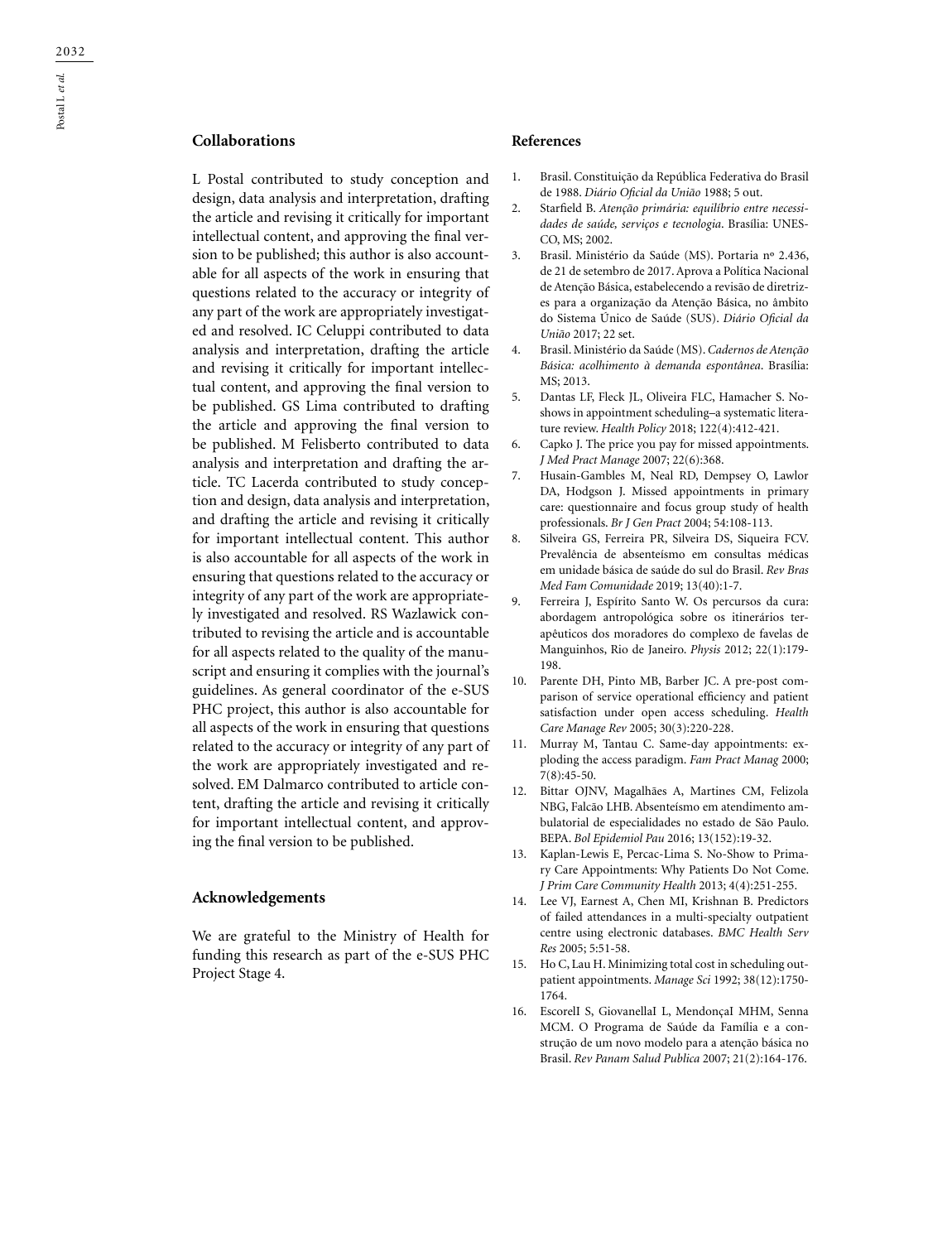- 17. Silva Júnior ES, Medina MG, Aquino R, Fonseca ACF, Vilasbôas ALQ. Acessibilidade geográfica à atenção primária à saúde em distrito sanitário do município de Salvador, Bahia. *Rev Bras Saude Mater Infant* 2010; 10(1):S49-S60.
- 18. Lima SAV, Silva MRF, Carvalho EMF, Cesse EAP, Brito ESV, Braga JPR. Elementos que influenciam o acesso à atenção primária na perspectiva dos profissionais e dos usuários de uma rede de serviços de saúde do Recife. *Physis* 2015; 25(2):635-656.
- 19. Zhao P, Lavoie J, Lavoie BJ, Simões E. Web-Based Medical Appointment Systems: A Systematic Review. *J Med Internet Res* 2017; 19(4):e134.
- 20. Turkcan A, Zeng B, Muthuraman K, Lawley M. Sequential clinical scheduling with service criteria. *Eur J Oper Res* 2011; 214(3):780-795.
- 21. Brasil. Ministério da Saúde (MS). *Secretaria de Atenção à Saúde, Política Nacional de Humanização da Saúde. Documento Base*. 4ª ed. Brasília: MS; 2007.
- 22. Souza CFM. *A percepção dos usuários da UBS Cedro-Alvorada sobre o acolhimento de demandas de pronto-atendimento e de acompanhamento no PSF da UBS Cedro* [monografia]. Porto Alegre: Universidade Federal do Rio Grande do Sul; 2007.
- 23. Boksmati N, Butler-Henderson K, Anderson K, Sahama T. The effectiveness of SMS reminders on appointment attendance: a meta-analysis. *J Med Syst* 2016; 40(4):90.
- 24. Silow-Carroll S, Smith B. Clinical management apps: creating partnerships between providers and patients. *Issue Brief (Commonw Fund)* 2013; 30(30):1-10.
- 25. Din IU, Khan NF. Mobile-Based Appointment System for Remote Patients. In: Umair S, Shah MY. *Mobile Devices and Smart Gadgets in Human Rights*. Pennsylvania: IGI Global; 2019. p. 153-170.
- 26. Chao P, Lee V, Yamamoto A. *A way to minimize patient paperwork prior to appointments, including medical history and consent to retrieve patient records from other providers* [Internet]. 2017 [acessado 2020 ago 21]. Disponível em: http://vanessa-lee.com/wp-content/ uploads/2018/01/OnBoardID-Business-Plan.pdf.
- 27. Nwosu BU. *A "No-Show" Medical Reminders Preference among College Level Adults: A Closer Look into Social Media Messaging System* [tese]. Irvine: Brandman University; 2017.
- 28. Pinto JR, Carneiro MGD. Avaliação do agendamento online de consultas médicas especializadas através da central de regulação do SUS. *Saude Colet* 2012; 9(58):123-128.
- 29. Kringos DS, Boerma WGW, Hutchinson A, Zee JVD, Groenewegen PP. The breadth of primary care: a systematic literature review of its core dimensions. *BMC Health Serv Res* 2010; 10:65.
- 30. Cantale CR. *História clínica orientada a problemas* [Internet]. Los Angeles: Universidade do Sul da Califórnia; 2003 [acessado 2020 ago 21]. Disponível em: https://www.academia.edu/28950514/HISTORIA\_ CLINICA\_ORIENTADA\_A\_PROBLEMAS.
- 31. Brasil. Ministério da Saúde (MS). *Secretaria de Atenção Primária à Saúde. Manual de Uso do Sistema com Prontuário Eletrônico do Cidadão PEC v3.2* [Internet]. Brasília: MS; 2020 [acessado 2020 abr 10]. Disponível em: http://aps.saude.gov.br/ape/esus/download.
- 32. Brasil. Ministério da Saúde (MS). *Aplicativo Conecte SUS Cidadão* [Internet]. Brasília: MS; 2020 [acessado 2020 mar 30]. Disponível em: https://www.gov.br/ptbr/apps/meu-digisus.
- 33. Brasil. Ministério da Saúde (MS). *E-Gestor Atenção Básica: informação e gestão da atenção básica* [Internet]. Brasília: MS; 2017 [acessado 2020 mar 30]. Disponível em: https://egestorab.saude.gov.br/paginas/ login.xhtml.
- 34. Brasil. Ministério da Transparência. Controladoria-Geral da União. *E-SIC: Sistema Eletrônico do Serviço de Informações ao Cidadão* [Internet]. Brasília: Ministério da Transparência; 2020 [acessado 2020 jul 15]. Disponível em: https://esic.cgu.gov.br/sistema/ site/index.aspx.
- 35. Bundy DG, Randolph GD, Murray M, Anderson J, Margolis PA. Open access in primary care: results of a North Carolina pilot project. *Pediatrics* 2005; 116(1):82-87.
- 36. O'Connor ME, Matthews BS, Gao D. Effect of open access scheduling on missed appointments, immunizations, and continuity of care for infant well-child care visits. *Arch Pediatr Adolesc Med* 2006; 160(9):889- 893.
- 37. McLean SM, Booth A, Gee M, Salway S, Cobb M, Bhanbhro S, Nancarrow SA. Appointment reminder systems are effective but not optimal: results of a systematic review and evidence synthesis employing realist principles. *Physiotherapy* 2015; 101:e980-e981.
- 38. Perron NJ, Dao MD, Righini NC, Humair J, Broers B, Narring F, Haller F, Gaspoz J. Text-messaging versus telephone reminders to reduce missed appointments in an academic primary care clinic: a randomized controlled trial. *BMC Health Serv Res* 2013; 13(1):125.
- 39. Stubbs ND, Geraci SA, Stephenson PL, Jones DB, Sanders S. Methods to reduce outpatient non-attendance. *Am J Med Sci* 2012; 344(3):211-219.
- 40. Parikh A, Gupta K, Wilson AC, Fields K, Cosgrove NM, Kostis JB. The effectiveness of outpatient appointment reminder systems in reducing no-show rates. *Am J Med* 2010; 123(6):542-548.
- 41. Chen Z, Fang L, Chen L, Dai H. Comparison of an SMS text messaging and phone reminder to improve attendance at a health promotion center: a randomized controlled trial. *J Zhejiang Univ Sci B* 2008; 9(1):34-38.
- 42. Leong KC, Chen WS, Leong KW, Mastura I, Mimi O, Sheikh MA, Zailinawati AH, Ng CJ, Phua KL, Teng CL. The use of text messaging to improve attendance in primary care: a randomized controlled trial. *Fam Pract* 2006; 23(6):699-705.